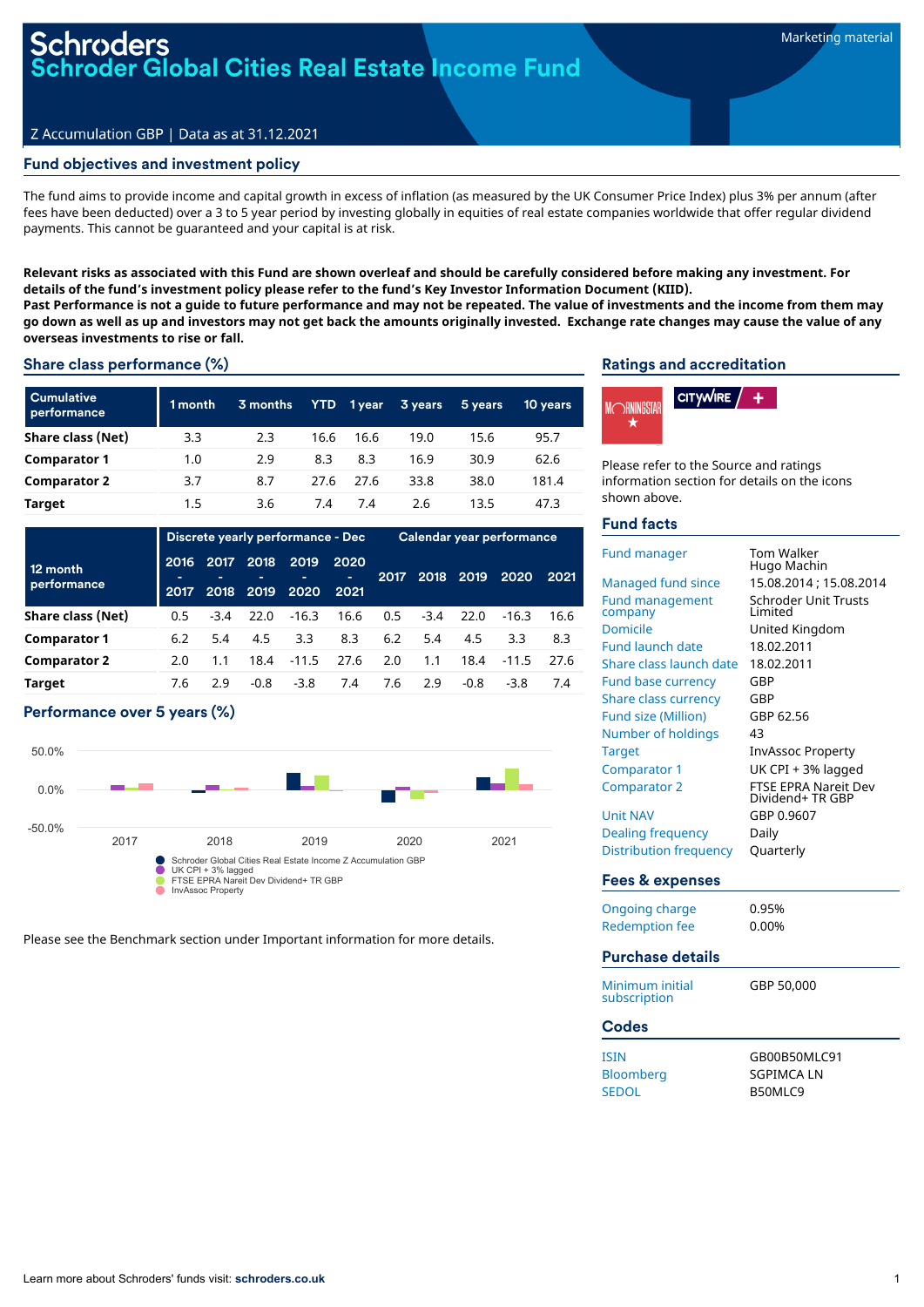### Schroders **Schroder Global Cities Real Estate Income Fund**

Z Accumulation GBP | Data as at 31.12.2021

#### 5 year return of GBP 10,000



The chart is for illustrative purposes only and does not reflect an actual return on any investment.

Returns are calculated bid to bid (which means performance does not include the effect of any initial charges), net income reinvested, net of fees.

#### Risk considerations

**Performance risk:** Investment objectives express an intended result but there is no guarantee that such a result will be achieved. Depending on market conditions and the macro economic environment, investment objectives may become more difficult to achieve. **Please see the KIID and Prospectus for a full list of risk considerations applicable to this fund.**

#### Synthetic risk & reward indicator (SRRI)

| <b>LOWER RISK</b> | Potentially lower reward | <b>HIGHER RISK</b><br>Potentially higher reward |  |  |  |  |
|-------------------|--------------------------|-------------------------------------------------|--|--|--|--|
|                   |                          |                                                 |  |  |  |  |

The risk category was calculated using historical performance data and may not be a reliable indicator of the fund's future risk profile. The fund's risk category is not guaranteed to remain fixed. Please see the Key Investor Information Document for more information.

#### Risk statistics & financial ratios

|                                        | <b>Fund</b> | <b>Comparator 1</b> |
|----------------------------------------|-------------|---------------------|
| Annual volatility (%)<br>(3y)          | 19.6        | 1.3                 |
| Alpha (%) (3y)                         | 13.6        |                     |
| Beta $(3y)$                            | $-1.2$      |                     |
| Sharpe ratio (3y)                      | 0.4         | 3.8                 |
| <b>Information ratio</b><br>(3v)       | 0.0         |                     |
| Dividend Yield (%)                     | 5.0         |                     |
| <b>Price to book</b>                   | 1.5         |                     |
| <b>Price to earnings</b>               | 18.0        |                     |
| <b>Predicted Tracking</b><br>error (%) | 3.8         |                     |

Source: Morningstar, and Schroders for the Predicted tracking error. The above ratios are based on bid to bid price based performance data.

For help in understanding any terms used, please visit

https://www.Schroders.com/en/glossary/ These financial ratios refer to the average of the equity holdings contained in the fund's portfolio and in the benchmark (if mentioned) respectively. Please note this is an accumulation share class and as such the investor will not receive an income distribution. Any income will be reinvested into the fund.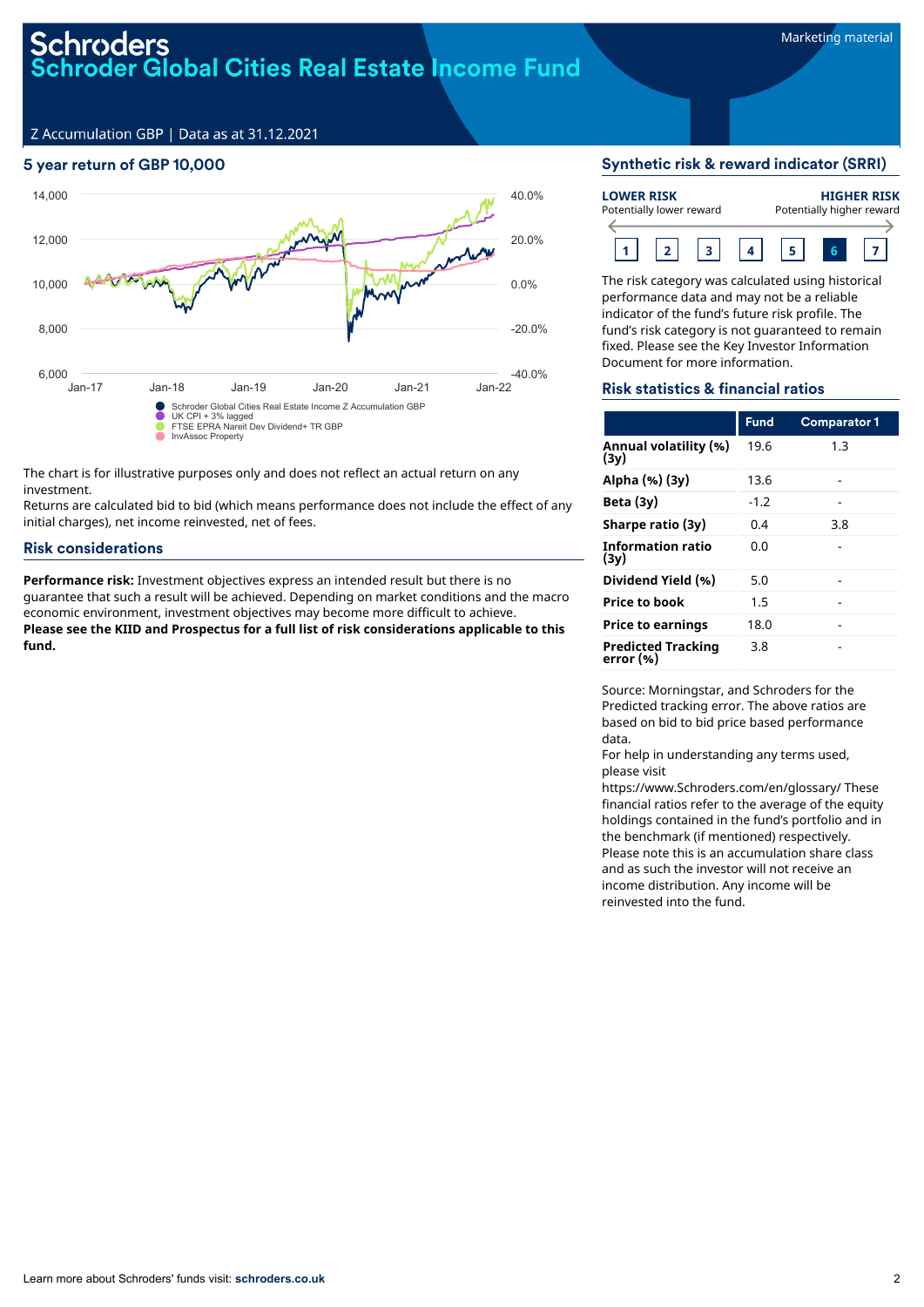# Schroders<br>Schroder Global Cities Real Estate Income Fund

#### Z Accumulation GBP | Data as at 31.12.2021

#### Asset allocation

Target refers to the Benchmark listed in the Fund facts section and described under the Share class performance section on page 1. Source: Schroders. Top holdings and asset allocation are at fund level.

#### Sector (%)



#### Geographical Breakdown (%)



#### Region (%)



#### Top 10 holdings (%)

| <b>Holding name</b>                            | ℅   |
|------------------------------------------------|-----|
| STAG Industrial Inc.                           | 3.7 |
| Realty Income Corp                             | 3.6 |
| Gaming and Leisure Properties Inc              | 3.5 |
| Medical Properties Trust Inc                   | 3.3 |
| <b>MGM Growth Properties LLC</b>               | 3.0 |
| <b>ICADE</b>                                   | 2.9 |
| Cromwell European Real Estate Investment Trust | 2.8 |
| Charter Hall Long Wale REIT                    | 2.7 |
| Gecina SA                                      | 2.7 |
| City Office REIT Inc                           | 2.7 |
|                                                |     |

#### Share class available

|                               | <b>Z Accumulation GBP</b> | <b>Z</b> Income GBP |
|-------------------------------|---------------------------|---------------------|
| <b>Distribution frequency</b> | Quarterly                 | Quarterly           |
| <b>ISIN</b>                   | GB00B50MLC91              | GB00B53VQ629        |
| <b>Bloomberg</b>              | <b>SGPIMCALN</b>          | <b>SGPIMCI LN</b>   |
| <b>SEDOL</b>                  | B50MLC9                   | B53VQ62             |